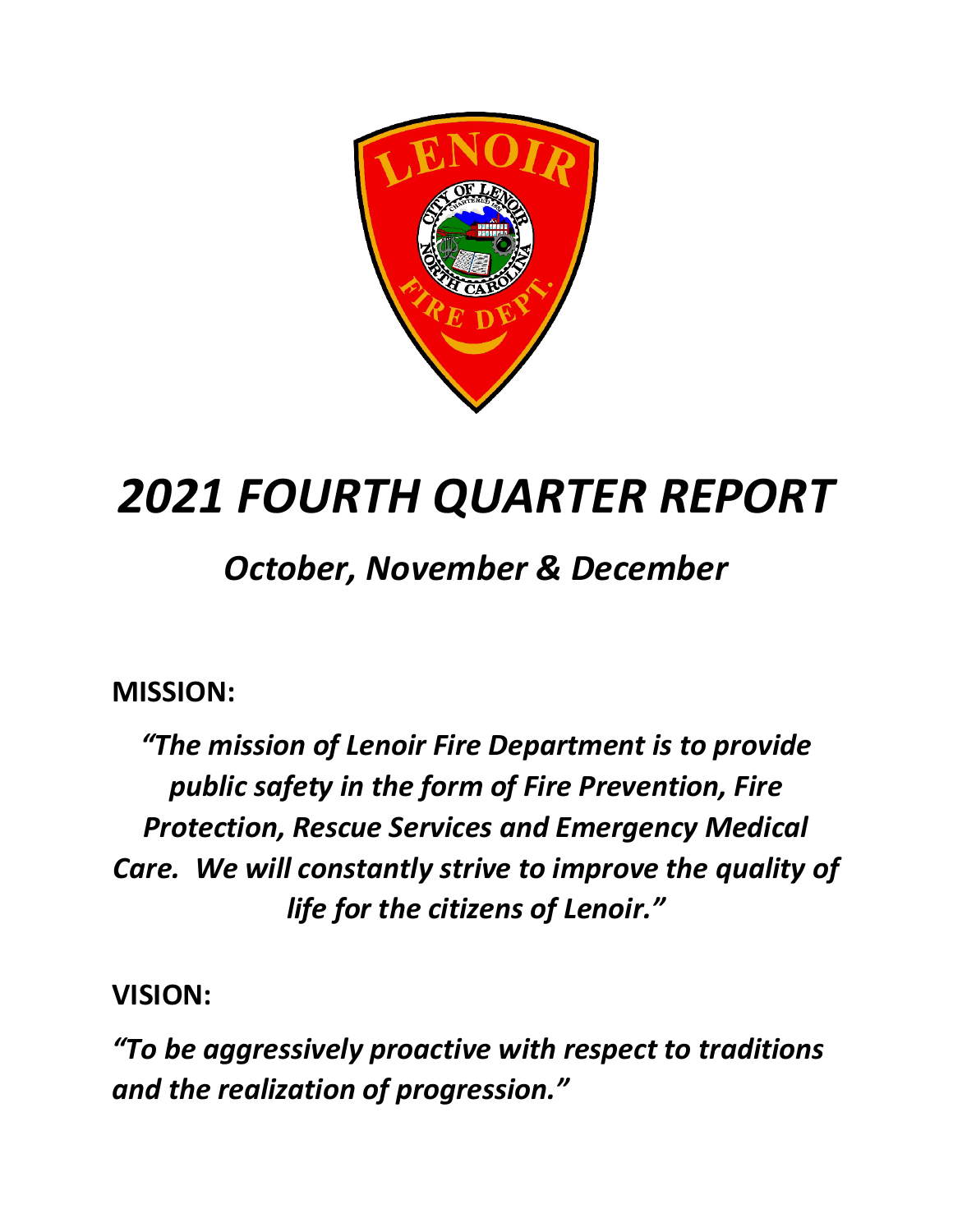#### **OVERVIEW**

Thank you for taking the time to look through Lenoir Fire Department's quarterly report. This report is designed to give you an understanding of the day to day operations of our department and staff for the fourth quarter of 2021. This quarter proved to be another busy one for our department and staff. The pandemic is continuing to have effects on our department. With another new variant of COVID discovered the City is still implementing increased protective measures for our staff and citizens. Also due to pandemic the City cancelled many events scheduled but we did hold the annual Christmas parade downtown. Calls for service was reduced greatly this quarter since it was decided that fire departments in the County would no longer respond to known COVID positive patients unless EMS needed help or patients were suffering cardiac arrest. The most notable impact was the drought our area was in which caused the North Carolina Forest Service and the City Fire Marshal to enact an "Open Burning Ban" for all outside fires in our City and State during the first part of December until we received significant rain.

#### **MAJOR EVENTS**

**OCTOBER** – The Thermal Imaging Cameras (TICs) were purchased. This was made possible by an anonymous donation from a local business. All staff members trained on the operation and use of the new TICs before placing them in service. We would like to express our sincere gratitude to this company for their donation of \$12,600 for this project giving every riding position their own TIC for enhanced safety.



- This month we sent the QRV trucks to DANA Safety to be up-fitted with audible and visual warning devices for response. It took DANA about two weeks to complete.
- This month we sent the Tower back to the factory for repairs from the incident the previous month due to certification of the bucket. They had to replace the bucket and the yoke along with various other parts. On the way up to the factory we had transmission issues. We asked Sutphen to look over the truck and make necessary repairs.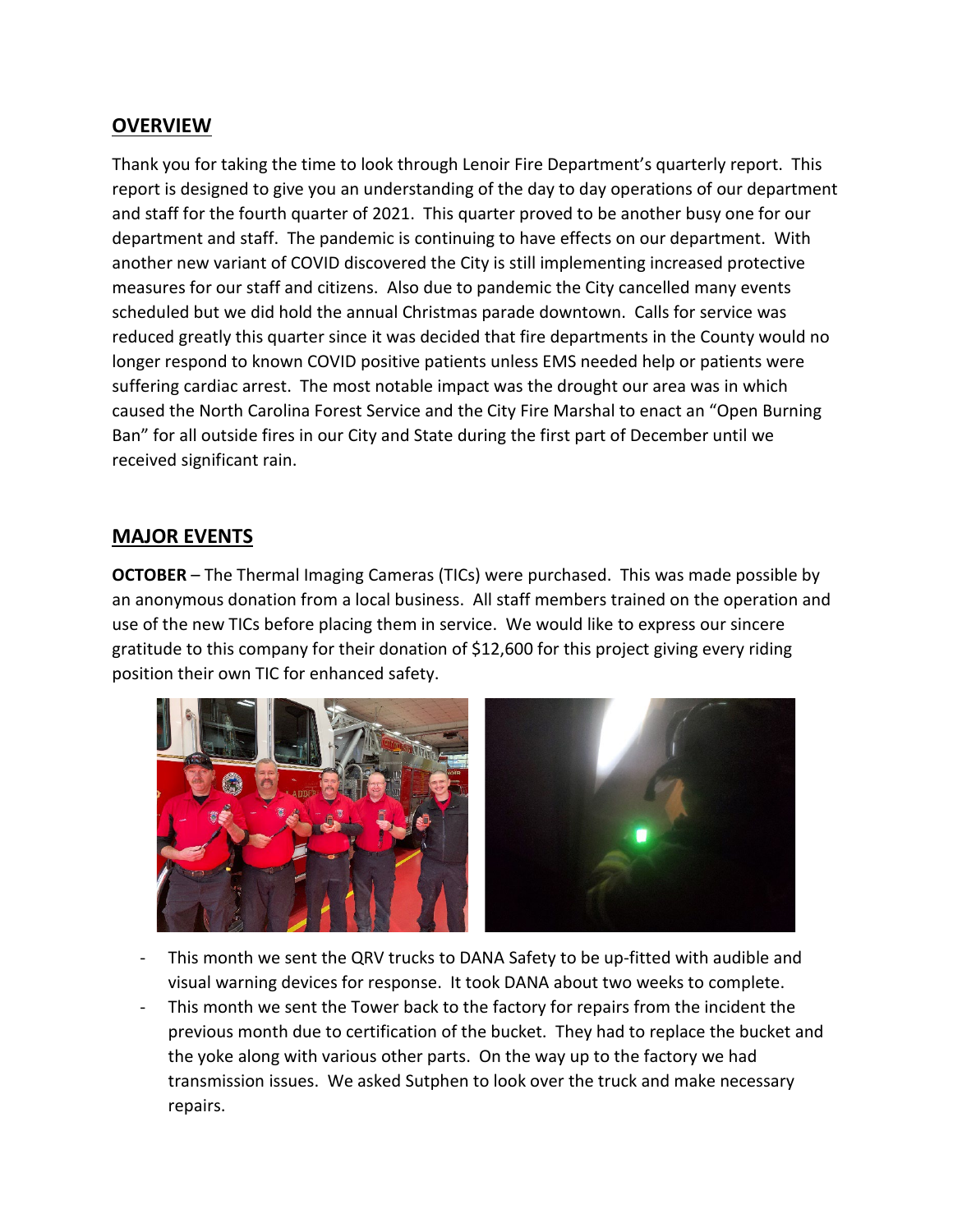- We provided Ambulance back-up stand-bys for two high school football games and provided medical stand-by for one car show downtown and one youth football game.

**November** – This month we were finally able to implement our Quick Response Vehicle (QRV) program. Beginning on the 22<sup>nd</sup> we started responding the two pick-up trucks and the SUV respectively from each station to medical calls. This should improve our response times to our patients and provide a cost savings on fuel and maintenance on our larger apparatus. We are also honored to have WBTV come do a news story on our QRV program as well to promote this new initiative. The following is the link to news story the was aired on WBTV: [https://www.wbtv.com/2021/11/18/lenoir-firefighters-train-new-equipment-that-will-help](https://www.wbtv.com/2021/11/18/lenoir-firefighters-train-new-equipment-that-will-help-save-lives/)[save-lives/](https://www.wbtv.com/2021/11/18/lenoir-firefighters-train-new-equipment-that-will-help-save-lives/)



- This month we helped out the City's Maintenance personnel with installing Downtown Christmas decorations. Annually the Maintenance Department installs many decorations for the Holidays and we always help them out by utilizing one of our Aerial Apparatus to assist with the hanging of the large wreath on City Hall.
- We were honored to be asked to assist with the annual Veteran's Stand Down again that is held at the Broyhill Civic Center. We are asked to provide the raising of our large U.S. Flag as the veteran's enter the facility to show our respect for the veteran's service to our country and to honor them.
- We also assisted with the annual Turkey Drive held at the MLK Center. We provided personnel to assist with handing out turkeys for families that came to the event.
- This month we hosted the Caldwell County Fire Rescue Association meeting at our Fire Station 2 facility. Firefighters from the County attend these meetings to conduct business to better serve the citizens in each respective community. These meetings also allow each department to build networks for better communications between all County Fire Departments and other State and local agencies.
- We applied for a safety grant through the North Carolina League of Municipalities. This grant as with the previous safety grant is a 50/50 match with awards for each section up to \$5,000.00. We requested a Large Diameter Hose (LDH) Roller and cart for the worker's compensation safety section and a Hose Tester for the Property Liability Loss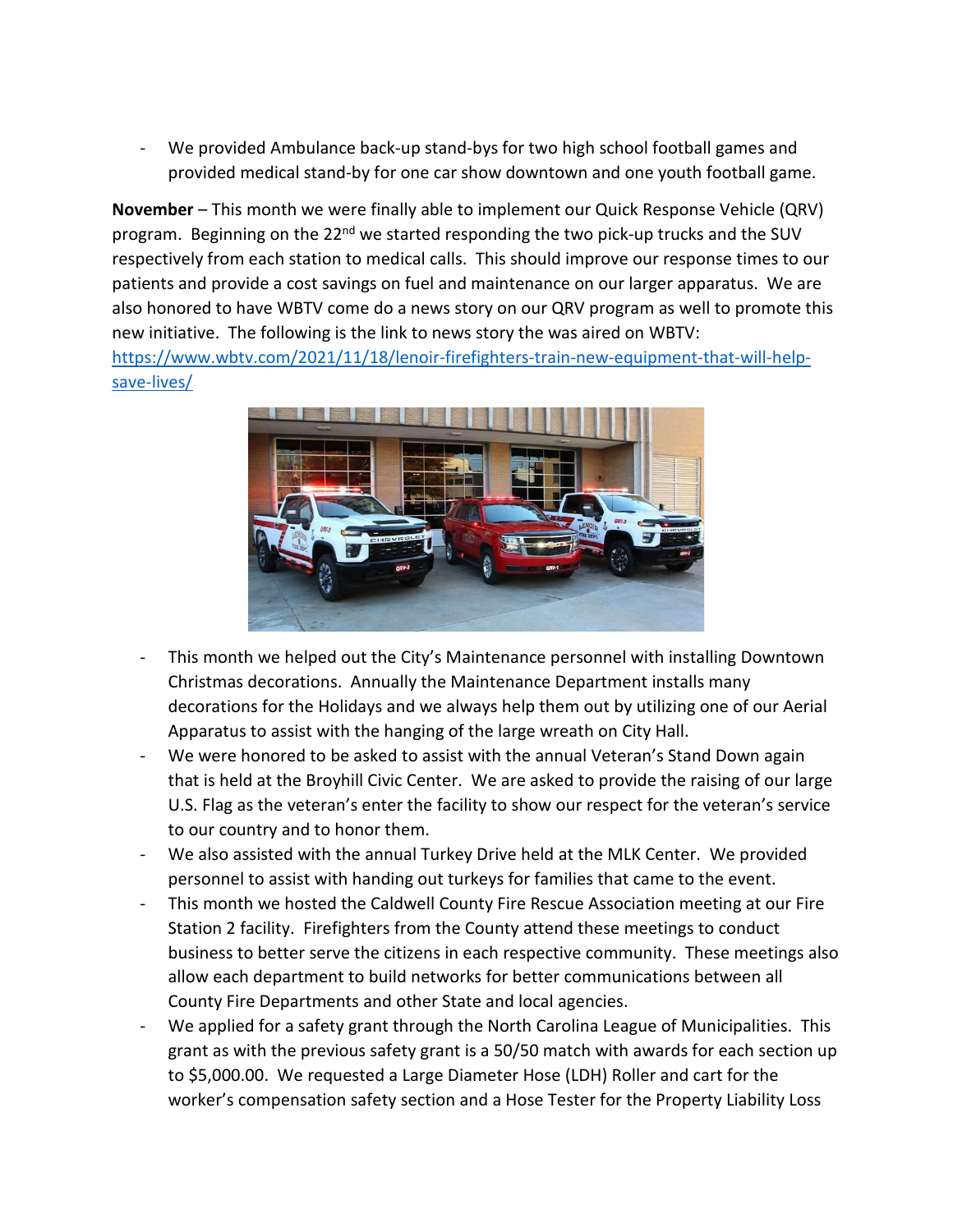Prevention Section. The LDH roller will be utilized to assist our staff with the reloading of this hose during fire scenes and hose testing. Each section of this hose weighs in excess of 100lbs and this resource should reduce back, shoulder and knee strains of our staff. The cost of this equipment is approximately \$8,810.00 and our share would be \$4,405.00. The hose tester will be utilized to annually test all suppression fire hose. Currently we utilize a fire apparatus to complete the task which ties up an apparatus for the duration of testing and we stand the potential of doing damage to the pump. The cost of this equipment is approximately \$2,978.00 and our share would be \$1,489.22

We provided back-up EMS ambulance stand-bys for two high school football games this month and concluded this operation for the year.

**DECEMBER** – On December 3<sup>rd</sup>, our Fire Marshal issued a Citywide ban on any outside open burning. This ban correlated with the NC Forest Service burning ban issued for the State due to high fire conditions and drought our area was experiencing. The ban lasted for two weeks and after we received significant rain to help with our drought conditions.

- We had 21 off-duty staff come in to assist with the annual City Christmas Parade. Our staff assisted the Police Department with traffic and crowd concerns and provided medical stand-by at various locations throughout during the parade. Our staff, with the help of Caldwell County Emergency Management, also set up and operate various portable light towers through the parade route to enhance public safety.
- We provide medical stand-by for the annual Cruisers toy give away downtown
- We purchased/received a 2021 Chevrolet Tahoe this month to replace an Administrative Vehicle that was transitioned to Operations to support the QRV program. The cost of this vehicle was \$38,850. We are currently awaiting approval to up-fit the vehicle with audible and visual warning devices.



- This month several of our on-duty staff assisted with the annual City Luminary display hosted by Blue Ridge Cemetery. Our staff assisted with the placement of over 8,000 luminary bags/candles placing them on all grave markers and lining the roadways around the cemetery grounds.
- We provided medical stand-by for the annual Cruisers toy give away downtown.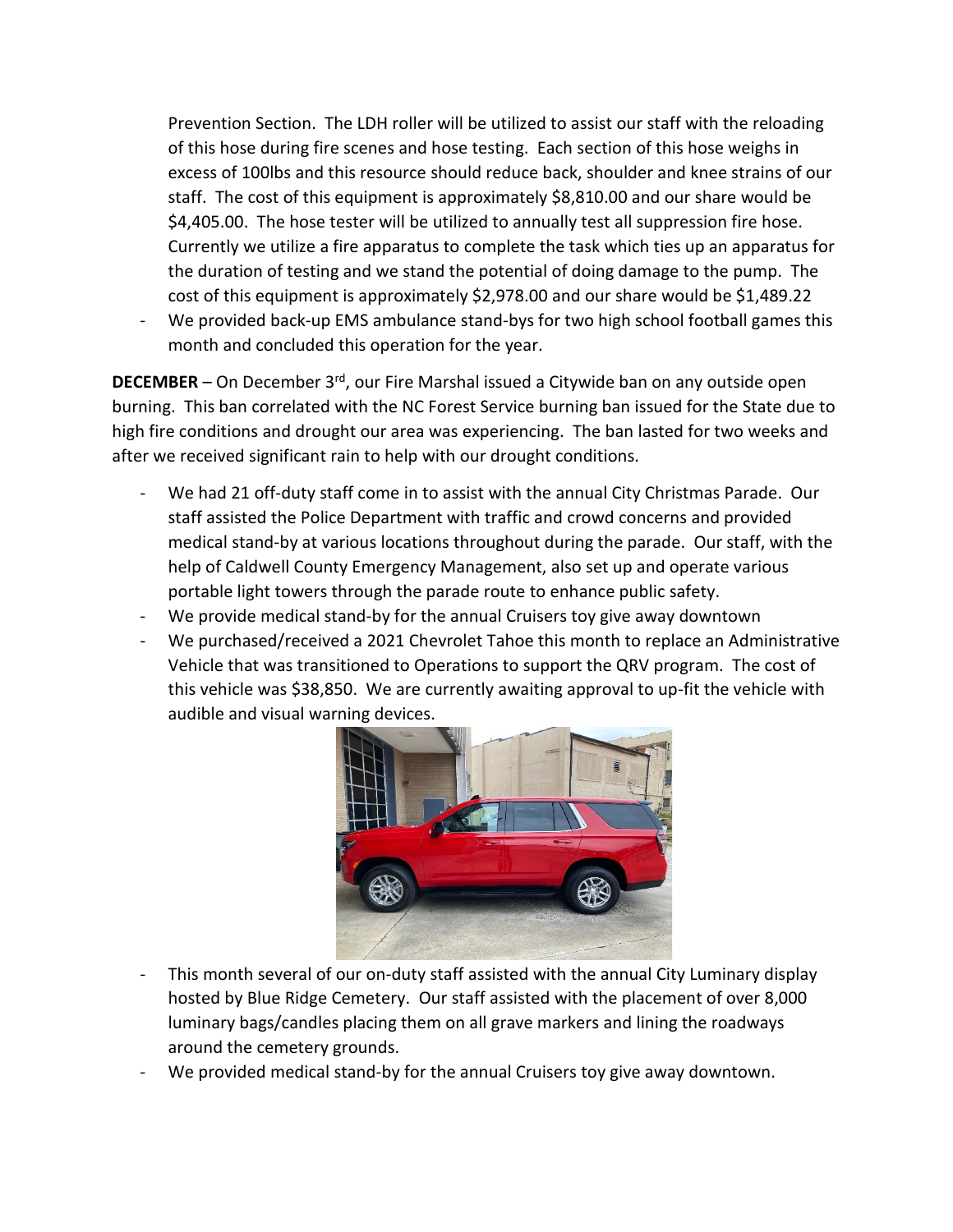- We also held our quarterly retiree breakfast this month and we had 18 retirees in attendance.
- This month we had 4 students from CCC&TI Early College who needed a community service project and we allowed the to do some painting at Station 1 and Station 2. They were here for three days and did a great job.

| <b>Incident Reports By</b><br><b>Type of Situation Found</b> | # of Incidents<br><b>Current Quarter</b> | <b>2020 Quarterly</b><br><b>Comparison</b> | # of Incidents<br><b>2021 YTD</b> |
|--------------------------------------------------------------|------------------------------------------|--------------------------------------------|-----------------------------------|
| Fire, structure                                              | 6                                        | 6                                          | 24                                |
| Fire, vehicle & heavy equipment                              | 6                                        | 1                                          | 18                                |
| Fire, brush or grass                                         | 22                                       | 12                                         | 55                                |
| Fire, trash                                                  | 5                                        | $\overline{2}$                             | 16                                |
| Fire, other                                                  | 5                                        | 1                                          | 15                                |
| <b>Medical call</b>                                          | 240                                      | 225                                        | 1,257                             |
| <b>EMS lift assist</b>                                       | 20                                       | 13                                         | 73                                |
| Assist invalid, lift assist                                  | 10                                       | 3                                          | 40                                |
| MVA - with Injuries                                          | 19                                       | 36                                         | 88                                |
| MVA- no Injuries                                             | 40                                       | 39                                         | 168                               |
| Rescue call                                                  | 25                                       | 25                                         | 104                               |
| Service call, public                                         | 67                                       | 54                                         | 264                               |
| Cover in assignment                                          | 1                                        | $\overline{2}$                             | 8                                 |
| Hazardous condition, other, power lines                      | 11                                       | 18                                         | 50                                |
| Hazardous material or spill                                  | $\overline{7}$                           | 10                                         | 40                                |
| False alarm, sprinkler                                       | 6                                        | 12                                         | 25                                |
| False alarm, smoke or carbon monoxide                        | 35                                       | 49                                         | 133                               |
| False alarm, alarm sounded                                   | 21                                       | 24                                         | 93                                |
| False alarm, malicious & bomb threats                        | $\mathbf{1}$                             | 1                                          | $\overline{2}$                    |
| False alarm, other                                           | 17                                       | 18                                         | 107                               |
| Severe weather or natural disasters                          | $\overline{7}$                           | 8                                          | 19                                |
| <b>TOTALS</b>                                                | 571                                      | 559                                        | 2,599                             |

#### **RESPONSES/INCIDENTS/CALLS FOR SERVICE**

| <b>Incident Responses</b> | # of Incidents         | <b>Avg. Response</b> | <b>Incidents</b>       | <b>Response Time</b>   |
|---------------------------|------------------------|----------------------|------------------------|------------------------|
| by Districts              | <b>Current Quarter</b> | <b>Time/Minutes</b>  | <b>2020 Comparison</b> | <b>2020 Comparison</b> |
| Station 1                 | 362                    | 3.82                 | 375                    | 4.36                   |
| Station 2                 | 144                    | 3.28                 | 131                    | 3.79                   |
| Station 3                 | 65                     | 3.53                 | 53                     | 3.30                   |
| <b>TOTALS</b>             | 571                    | 3.55                 | 337                    | 3.82                   |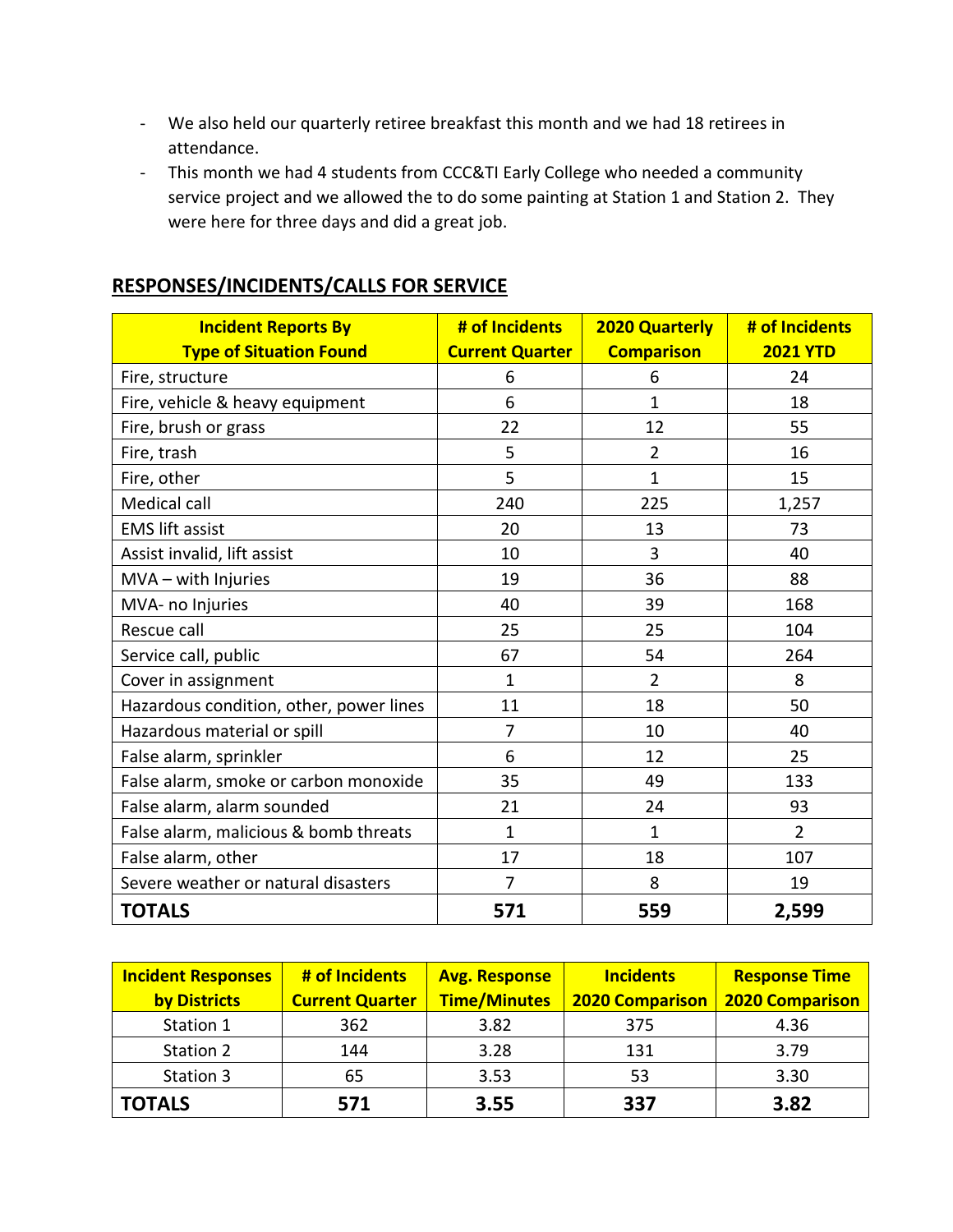#### **TRAINING REPORT**

In the third quarter, our department personnel participated in a total of **3,671 hours** of training, on and off duty which averages to about **62 hours** per firefighter.



- **October**, we participated in EMT in-service, which is a monthly requirement and our focus on duty was on Thermal Imaging Cameras, Fire Prevention and Hydrant Inspections.
- **November**, we participated in EMT in-service and our focus on duty was QRV Driver Training and Vehicle Extrication.
- **December**, we participated in EMT in-service and allowed staff to take off the rest of the month off from on-duty training.

#### **FIRE PREVENTION ACTIVITIES**

- In the fourth quarter of this year we have performed and delivered **12 fire prevention presentations/programs.** We were able to perform these programs in businesses and schools and reached a **total of 1,190 people, 974 children and 216 adults.**
- This quarter, with our smoke alarm program. Our staff distributed and installed **25 smoke alarms** this quarter ensuring early warning detection of a fire and improving the safety of the citizens at these residences. This program is made possible by the grant award from NC Office of State Fire Marshal and the department budget.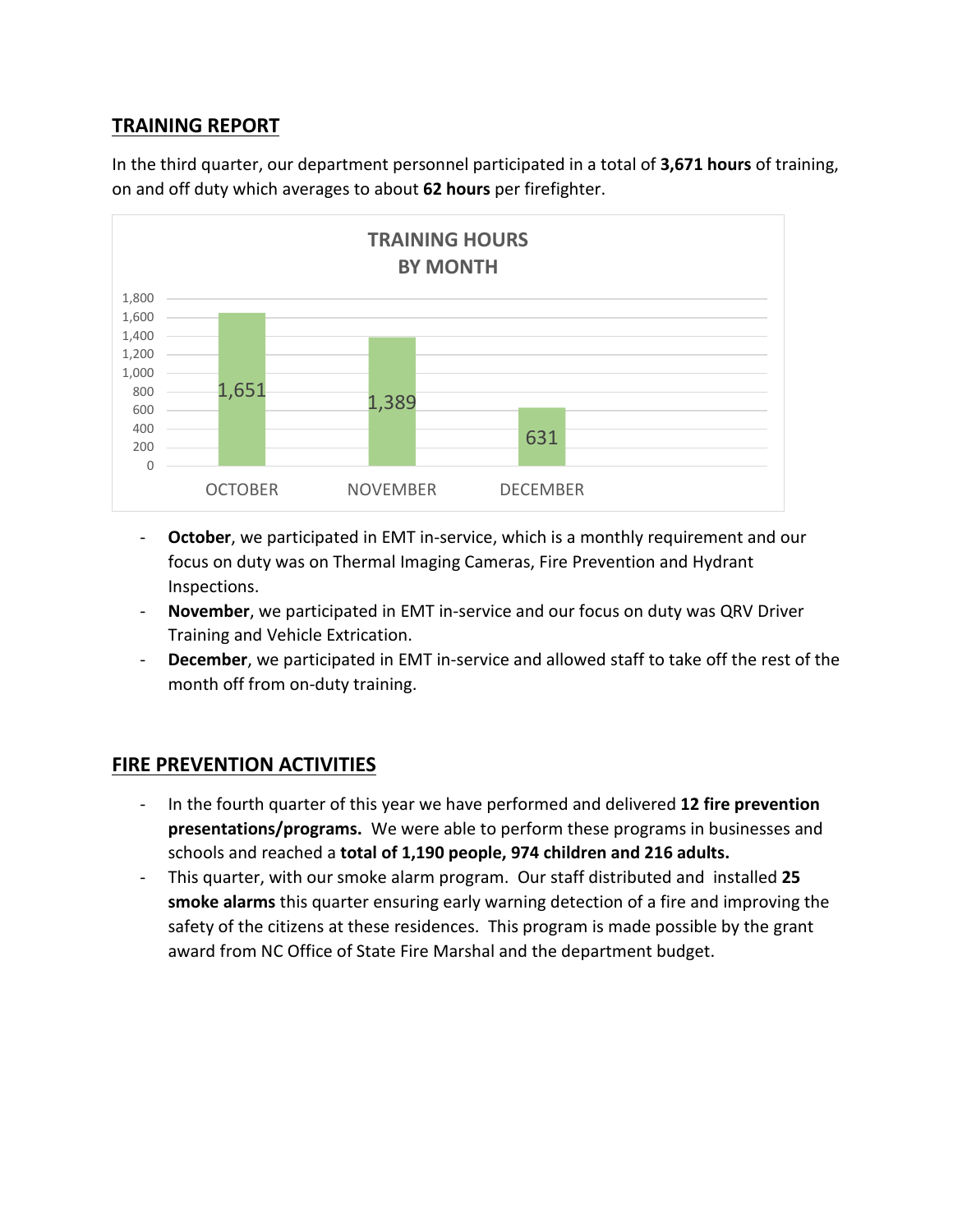

#### **FIRE MARSHAL'S REPORT**

**Fire Marshal** - This quarter the Fire Marshal performed a total of **106 fire code inspections** on businesses within Lenoir City Limits. In October he completed **34**, November he completed **38** and in December he completed **34**.

- Chief assisted businesses and developers with continued work to meet fire codes and planning at several different locations (City Recreation Department on Aquatic Center, East Harper Apartments, Bluebell Apartments, Caldwell Memorial at Quest for Life, Katts Corner, World of Discovery Daycare, Studio Blue Recording, JBS Meat Packing, Exela, old Thomasville Furniture Plant, LEO's, Malouf, Classic Dyestuffs, Williams Grocery Building, and Distillery and building at 105 Taylorsville Rd.).
- Also, this quarter there were 3 complaints businesses for fire code violations (RHA Behavioral Health Care, Lowe's Hardware and Red Roof Inn). We worked with them to resolve the issues found.
- 2021 Inspections 3 ALE Inspections, 7 Complaints, 4 Courtesy, 7 Final CO's, 7 Fire Protection Systems, 8 Foster Cares, 1 Hazard use permit, 1 Hood Duct System, 3 Sprinkler, 4 Occupancy Standard, 29 Plan Reviews, 255 Regular, 19 Re-inspections, 3 and Special Hazard.
- Issued a burning ban on all open burning the first part of December and lifted the ban the middle of Decmebr due to receiving significant rain.

**FIRE INVESTIGATIONS** – In accordance with N.C.G.S. Chapter 58 article 79, all fires that occur inside the City Limits of Lenoir are investigated for cause and determination. We have certified fire investigators on each shift and they work under the direct supervision of our Fire Marshal. This quarter we had **44 fires** that occurred in the City.

- Of the 44 fires mentioned, 6 were structure fires that occurred in residential and commercial structures. There were no major fires that occurred this quarter other than the residential structure fires mentioned.
- We had 20 instances of subjects performing illegal burns.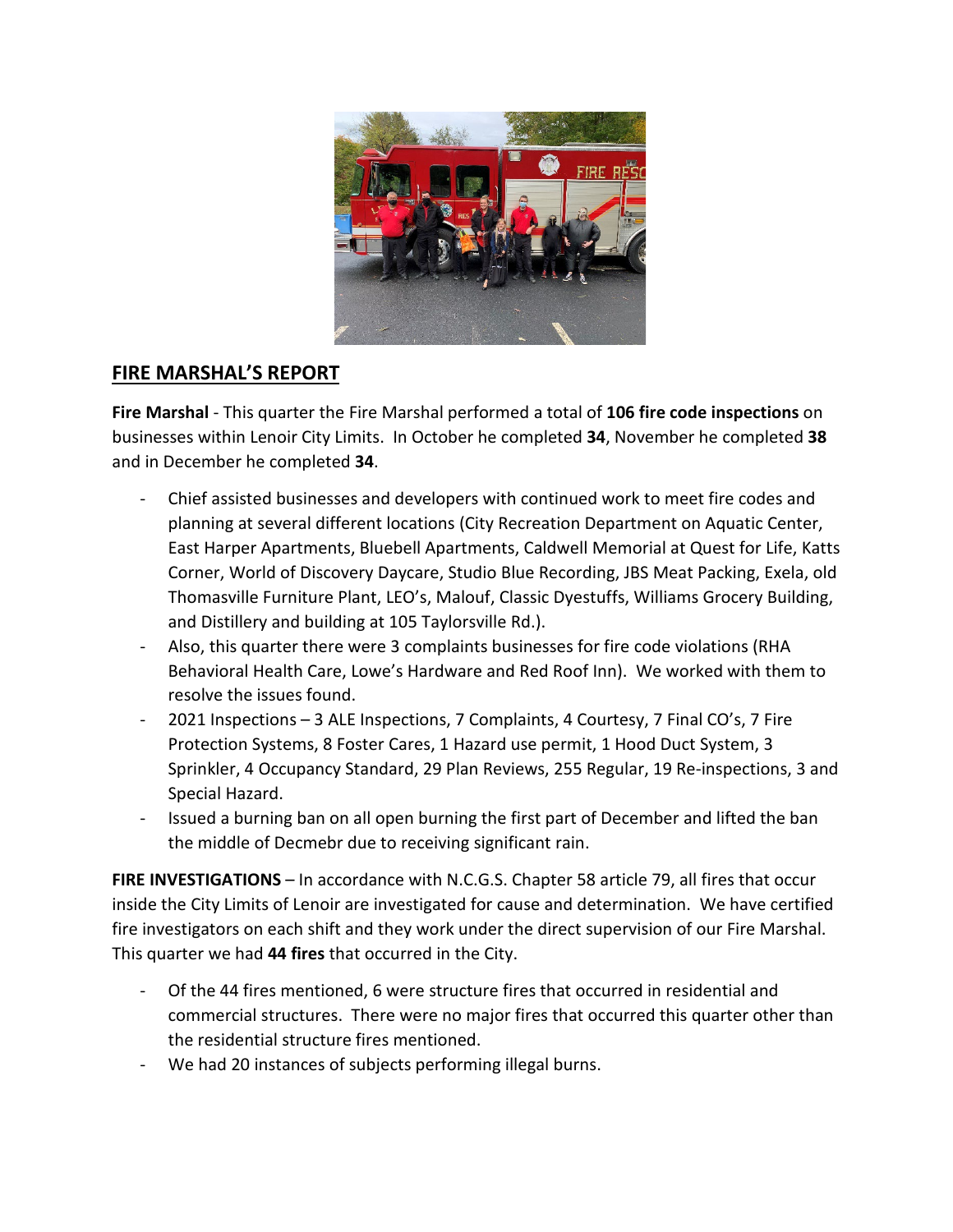**EMERGENCY MANAGEMENT** – The Fire Marshal also acts as the City of Lenoir's Emergency Manager under the direct supervison of the Fire Chief. This position works closely with local and State Emergency Management and partners with the LEPC to respond and mitigate hazardous/disasterous incidents or situations.

- Natural Gas rupture on Whitnel Place, Roto Rooter.
- We had three different storm systems this quarter with heavy rains and high winds and we perfromed a few flood and wind damage assessments.
- Chemicals mixed at a residence caused hazardous fumes.
- Natural Gas Leak on Willow St. due to construction.

**OTHER DUTIES** – Our Fire Marshal also performs IT services for our department to help the City's IT staff. This quarter, he decided to postpone the new software change until our Fire Rating Inspection has concluded in the first quarter of 2022.

- Applied for two grants through the NCLM hose roller and hose tester.
- Re-applied for the smoke alarm grant through NCOSFM. The state was out of alarms and will notify us when available but did purchase a second round of smoke alarms provided by the City of Lenoir.

#### **LOGISTICS' REPORT**

**MAINTENANCE** – This portion of the report will indicate any maintenance that took place on apparatus and/or facilities for the quarter.

**October** –Rescue 1 – Repaired exhuast damage \$506.06

- Ladder  $1 -$  Repaired coolant site glass \$69.49
- Fire Station 1 and 2 Painted exterior doors and engine bay moldings \$179.56

**November** – Engine 3 Supplies – \$6.79

- Engine 1 PM Repair work with fluids changed \$248.37
- Engine 2 Repair work, broke front shock \$548.86
- Tower 1 Repair wreck damage \$72,123.50
- Ladder 2 PM Repair, replaced front tires, coolant hose, carrier bearing, engine water pump \$2,165.06
- Ladder 1 Supplies, DEF \$11.73
- Tower 1 PM Repair work, remove and replaced aerial cylnder cable, cleaned waterway and replaced seals, repaired side block, repaired transmission, cleaned and re-lubed ladder to remove shudder, replaced electrical board for audible.visual devices \$8,462.97
- Logistics Chief Car PM Repair work \$72.34
- Deputy Chief Truck PM repair work \$15.31
- Fire Station 1 Dug out damaged concrete of the front apron, added gravel and poured new concrete \$15,195.53